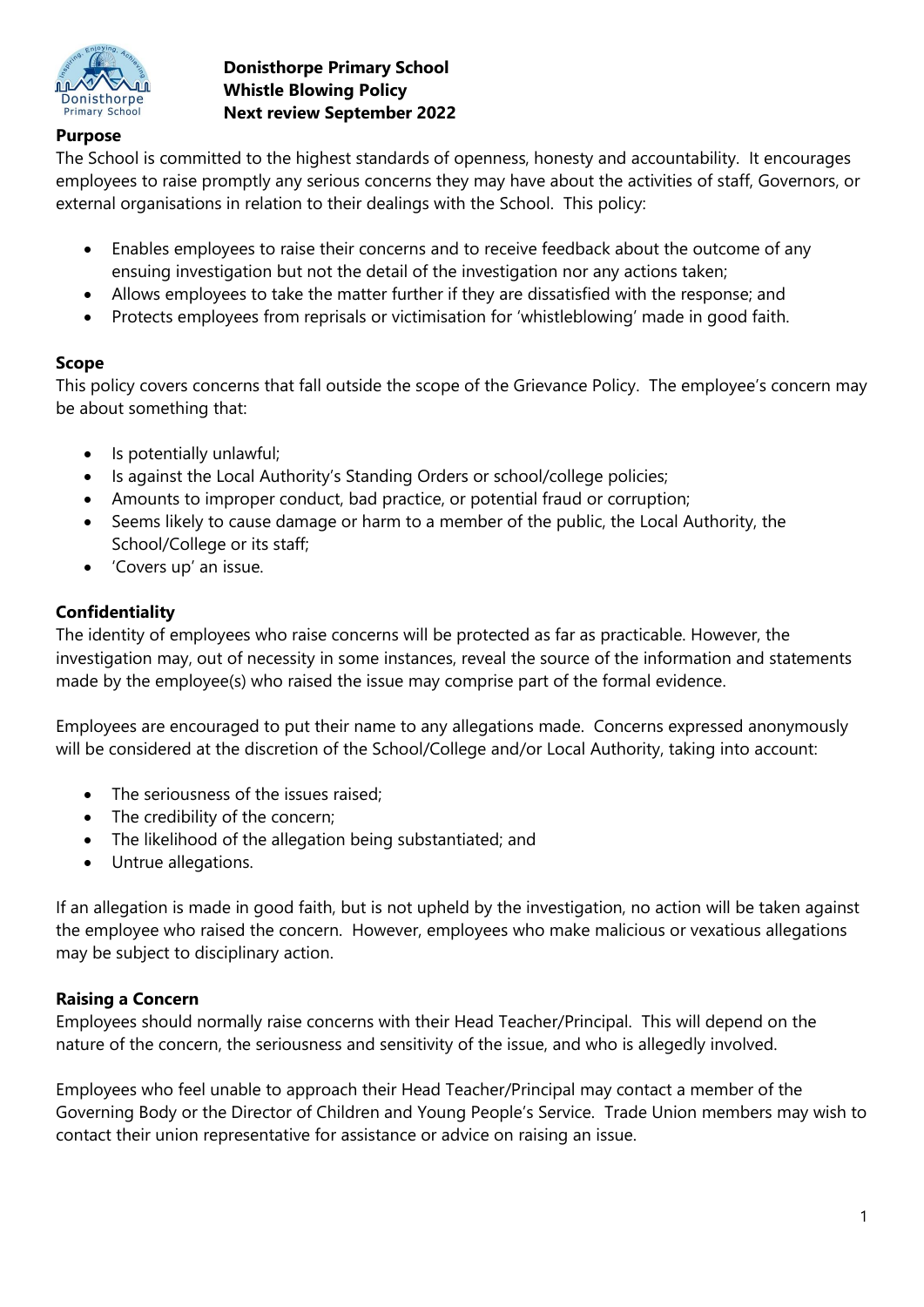

### **Donisthorpe Primary School Whistle Blowing Policy Next review September 2022**

Concerns can be raised orally or in writing. It is important that the employee provides as much detail as possible (including specific names, dates and places where known).

Employees who raise an issue in good faith under this policy are protected by the Public Interest Disclosure Act 1998 from any repercussions on their present position or future career. The Act does not protect anyone who is acting maliciously, making false allegations or who is seeking personal gain.

Where concerns are of a serious nature, employees have the right to raise issues directly with the Police or other relevant agency as they see fit.

# **School or Local Authority Response**

The action taken will depend on the nature of the concern. For example, the matter may:

- Be investigated internally;
- Be referred to the Police;
- Be referred to the External Auditor; or
- Form the subject of an independent inquiry.

To protect individuals, the School/College, and the Local Authority, initial enquiries will be made to determine whether an investigation is appropriate and what form it should take. Allegations which fall within the scope of specific procedures (e.g. child protection or unlawful discrimination issues) will normally be dealt with under those procedures.

Some concerns may be resolved by agreed action without the need for investigation.

Within 10 working days of a concern being received, the person with whom the issue was raised will write to the employee:

- Acknowledging that the concern has been raised;
- Indicating how it is proposed to deal with the matter;
- Advising whether further investigations will take place and, if not, why not; and
- Confirming, where possible, an estimate of how long it will take to provide a final response.

If necessary, further information will be sought from the employee regarding the concern. The employee will have the right to be accompanied at any meetings by a Trade Union representative or work colleague.

### **Outcome of the Investigation**

The employee will be informed about the outcome of any investigation but not the detail of the investigation or any action taken against another employee (e.g. disciplinary action).

If the employee is not satisfied with the outcome of the investigation and wishes to take the matter outside the School/College, they may contact:

### Within the Local Authority

- The Director of the Children and Young People's Service;
- A County Councillor (for employees who live in the area of the Local Authority);
- The Internal Audit Section (Tel: 0116 3057618);